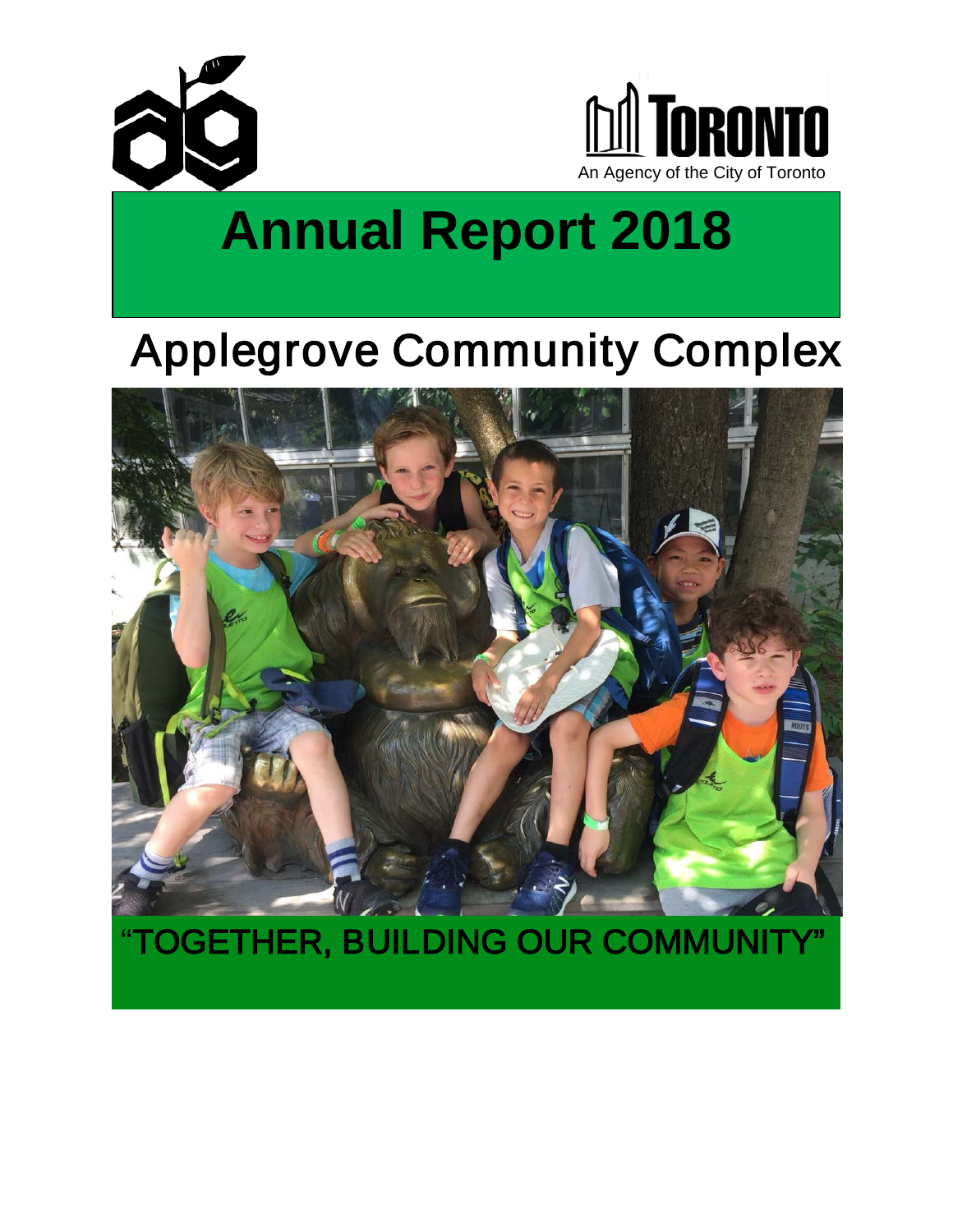

#### **About Applegrove**

Applegrove Community Complex was incorporated as a non-profit corporation under the Ontario Corporations Act in 1979, is registered as charitable organization with Revenue Canada, and has operated as a City of Toronto funded community centre since 1983. The agency is governed by a volunteer Board of Directors as well as a Board of Management appointed by City Council, and serves a catchment area that spans from Jones Avenue to the west to Woodbine Avenue to the east, and from Lake Ontario to the railway tracks north of Gerrard Street. Applegrove's main location is inside the Duke of Connaught School, with a satellite location at the Formosan Presbyterian Church.

> **APPLEGROVE COMMUNITY COMPLEX** 60 Woodfield Road, Toronto, Ontario M4L 2W6 Tel: 416-461-8143 www.Applegrovecc.ca **"TOGETHER, BUILDING OUR COMMUNITY"**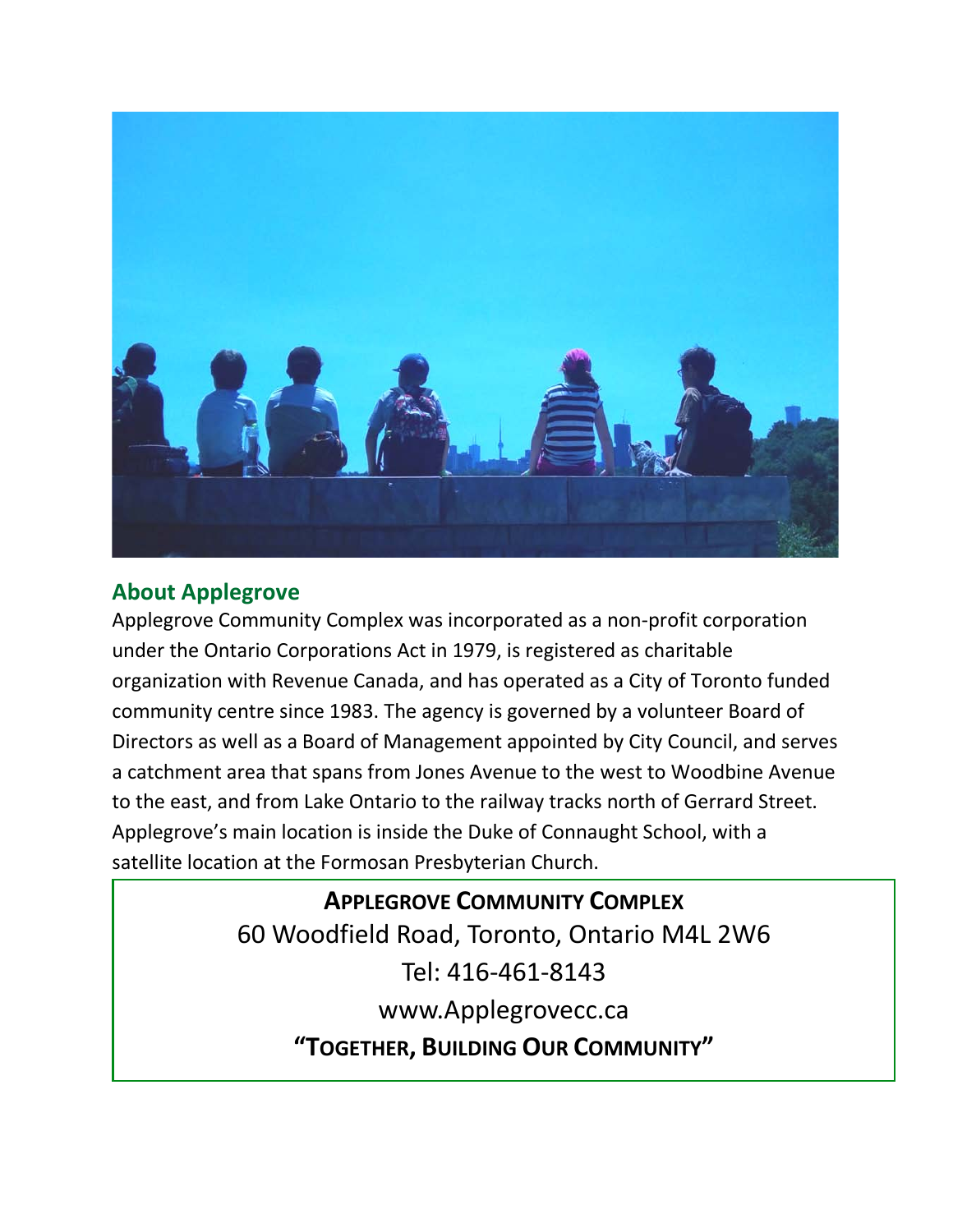#### **Message from the Board Chair and Executive Director**

2018 was a year of transition. After almost thirty years at Applegrove, our Executive Director Susan Fletcher retired in September. Susan was passionate and tireless about building community. Her legacy includes a great staff team, an effective board, a suite of high quality programs, and a strong organization that makes this community a better place for all.

This report celebrates all that Applegrove has become under Susan's leadership and recognizes Applegrove's continued role in the community. Change can be unsettling but also offers new perspectives and opportunities to those who are open and well-prepared. Thanks to advance planning by Applegrove's Board, management and staff, the transition to a new Executive Director has been positive and smooth. As a result we are in a good position to focus on Applegrove's future.

In this report we share information about our activities and achievements in 2018, and thank the many contributors who provided support along the way. We also invite you to be part of the next chapter of Applegrove's story – one in which we continue to adapt, grow and work with others in support of a caring, inclusive, healthy, and livable community for all.

In 2018 we began developing new partnerships to grow our ability to support the community in a cohesive manner, and strengthening our capacity to identify and respond to emerging needs. Being in a school has many advantages but also limits the timing of and types of spaces we have access to, so we began testing out the delivery of some services at various community locations to better meet people's needs.

With a solid foundation to build on and much energy for the future we look forward to 2019, the year in which Applegrove celebrates its  $40<sup>th</sup>$  anniversary.

Ann McKechnie, Board Chair & Susanne Burkhardt, Executive Director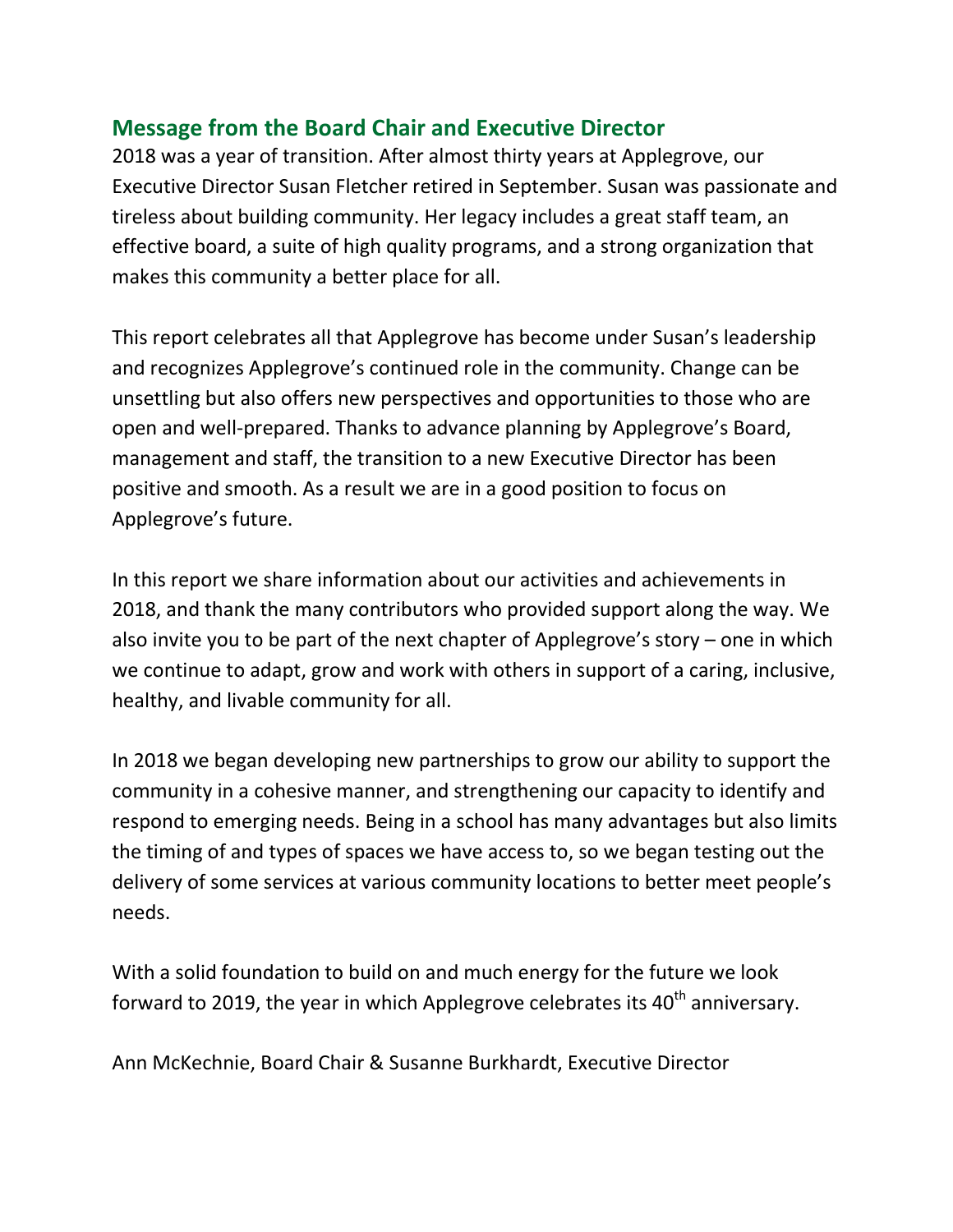#### **Strategic Plan**

Applegrove's Strategic Plan was developed in 2014 and is reviewed and updated annually. It sets out strategic themes and directions that guide our work, support focused action, and create a framework for measuring progress.

#### **Mission**

Applegrove is a neighbourhood partnership fostering community through social and informative programs for individuals and families



#### 2018 KEY HIGHLIGHTS

- Successful leadership transition to new Executive Director
- Space evaluation and planning study to support sustainability
- New E-newsletter and strengthened social media presence
- Two new off-site program pilots established
- After school satellite program for 30 children fully established and sustainable
- Improved access to the Helping our Babies Grow program by transitioning from daytime to evening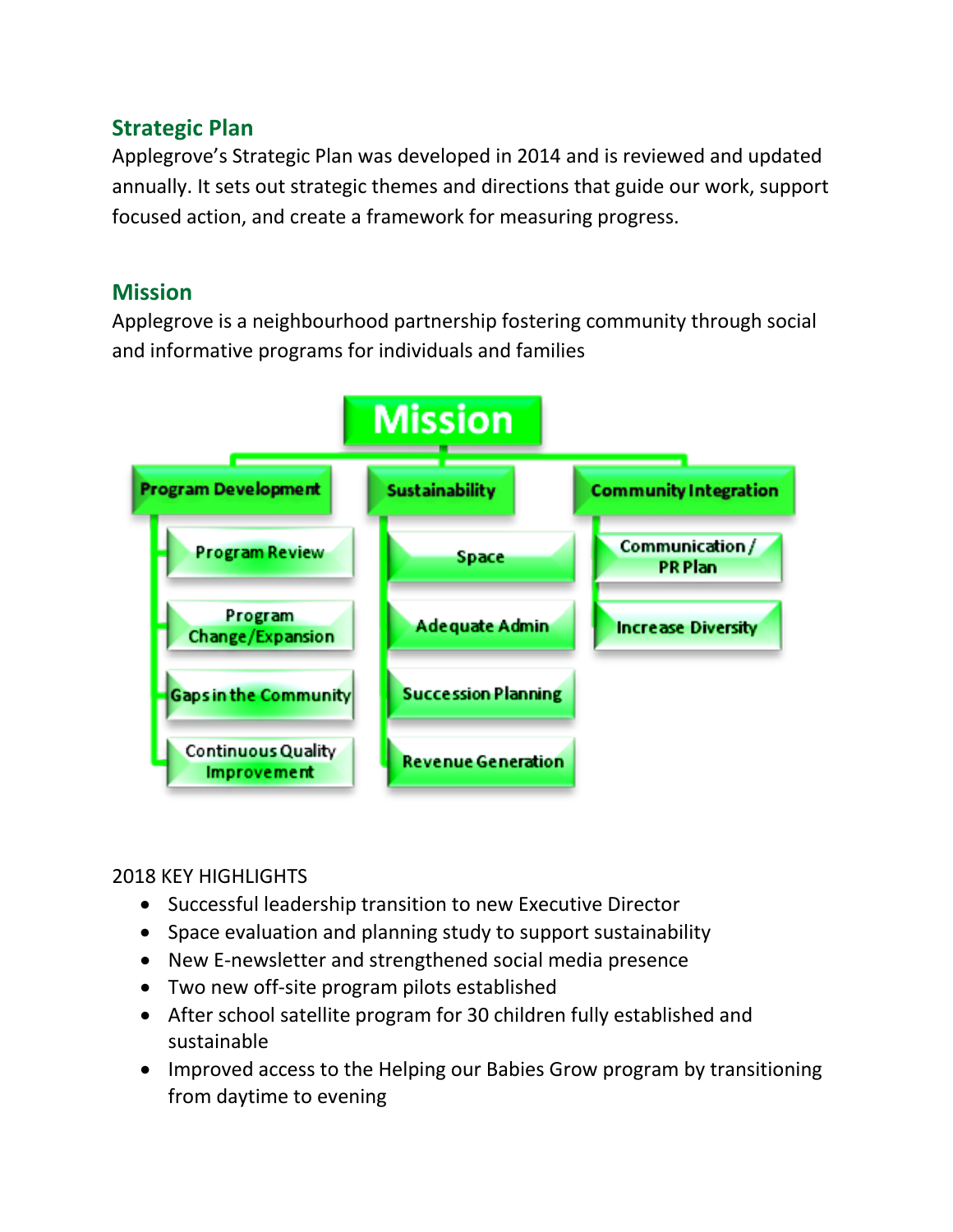#### **Draft Financial Report**

#### BOARD OF MANAGEMENT FOR APPLEGROVE COMMUNITY COMPLEX STATEMENT OF FINANCIAL POSITION

#### **DECEMBER 31, 2018**

| <b>ASSETS</b>                                                                                                                                                                                                                 |    | 2018                                                                           |    | 2017                                                                 |
|-------------------------------------------------------------------------------------------------------------------------------------------------------------------------------------------------------------------------------|----|--------------------------------------------------------------------------------|----|----------------------------------------------------------------------|
| <b>CURRENT ASSETS</b><br>Cash<br>Short-term investments<br>Due from City of Toronto<br>Due from City of Toronto - vacation payable<br>Due from City of Toronto - sick pay gratuity<br>Accounts receivable<br>Prepaid expenses | S  | 162,038<br>51,764<br>22,601<br>15.744<br>31,694<br>32,667<br>12,583<br>329.091 | S  | 200,516<br>83,970<br>11,766<br>25.191<br>20,816<br>17.307<br>359,566 |
| LONG-TERM RECEIVABLE FROM CITY OF TORONTO                                                                                                                                                                                     |    | 245,791                                                                        |    | 245,313                                                              |
| <b>INVESTMENTS</b>                                                                                                                                                                                                            |    | 85,428                                                                         |    | 50.874                                                               |
|                                                                                                                                                                                                                               | S  | 660,310                                                                        | S  | 655,753                                                              |
| <b>LIABILITIES AND NET ASSETS</b>                                                                                                                                                                                             |    |                                                                                |    |                                                                      |
| <b>CURRENT LIABILITIES</b><br>Accounts payable and accrued liabilities<br>Deferred contributions<br>City of Toronto working capital advance payable                                                                           |    | \$<br>74.887<br>51,003<br>10,871<br>136,761                                    | S  | 74,392<br>75,336<br>10,871<br>160,599                                |
| <b>POST-EMPLOYMENT BENEFITS PAYABLE</b>                                                                                                                                                                                       |    | 245,791<br>382.552                                                             |    | 245,313<br>405,912                                                   |
| <b>NET ASSETS</b><br>Restricted program funds<br>Unrestricted                                                                                                                                                                 |    | 247.207<br>30,551<br>277,758                                                   |    | 221,859<br>27,982<br>249,841                                         |
|                                                                                                                                                                                                                               | \$ | 660.310                                                                        | \$ | 655.753                                                              |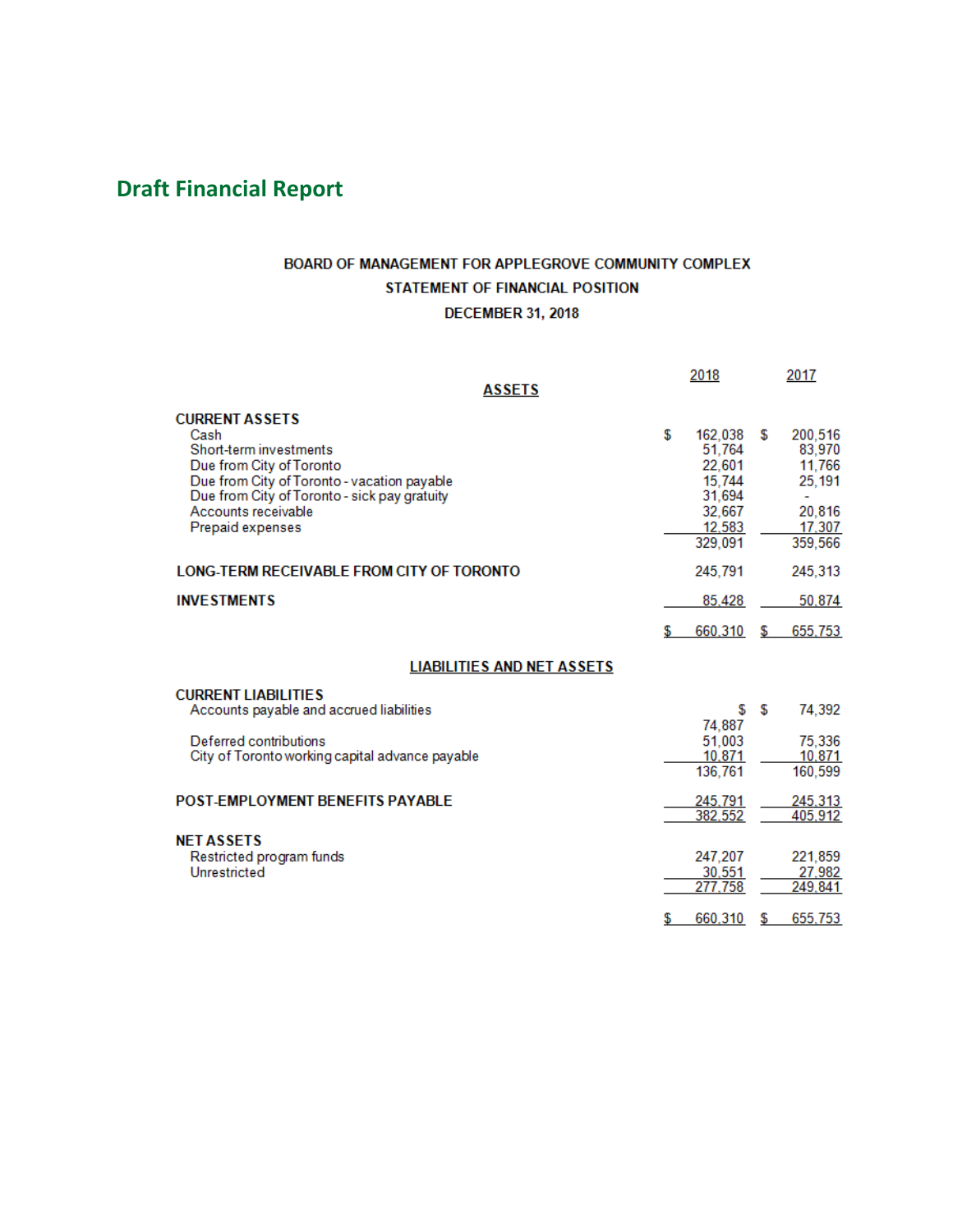### **Draft Financial Report Page 2**

#### BOARD OF MANAGEMENT FOR APPLEGROVE COMMUNITY COMPLEX STATEMENT OF OPERATIONS YEAR ENDED DECEMBER 31, 2018

|                             | Program<br>(Schedule A) | Administration<br>(note 8) | 2018         | 2017         |
|-----------------------------|-------------------------|----------------------------|--------------|--------------|
| <b>Revenue</b>              |                         |                            |              |              |
| Grants                      |                         |                            |              |              |
| City of Toronto             | S<br>186,460            | 425,507<br>S               | 611,967<br>S | 535,434<br>S |
| Government of Canada        | 63,104                  |                            | 63,104       | 45,894       |
| Province of Ontario         | 32.437                  |                            | 32,437       | 51,606       |
| Other grants                | 10,000                  |                            | 10,000       | 43,034       |
|                             | 292,001                 | 425,507                    | 717,508      | 675,968      |
| Program and membership fees | 386,127                 |                            | 386, 127     | 340,975      |
| Donations and fundraising   | 15,696                  |                            | 15,696       | 19,555       |
| Interest revenue            | 4,361                   | 44                         | 4,405        | 2,184        |
|                             | 698,185                 | 425,551                    | 1,123,736    | 1.038,682    |
| <b>Expenses</b>             |                         |                            |              |              |
| Salaries and wages          | 463,827                 | 305,957                    | 769,784      | 703,441      |
| <b>Employee benefits</b>    | 79.701                  | 86,584                     | 166.285      | 142,610      |
| Materials and supplies      | 79.478                  | 6.206                      | 85.684       | 65,971       |
| Purchase of services        | 47,262                  | 26,804                     | 74.066       | 81,194       |
|                             | 670,268                 | 425,551                    | 1,095,819    | 993,216      |
| Net revenue over expenses   | 27,917                  | \$                         | 27,917       | 45,466       |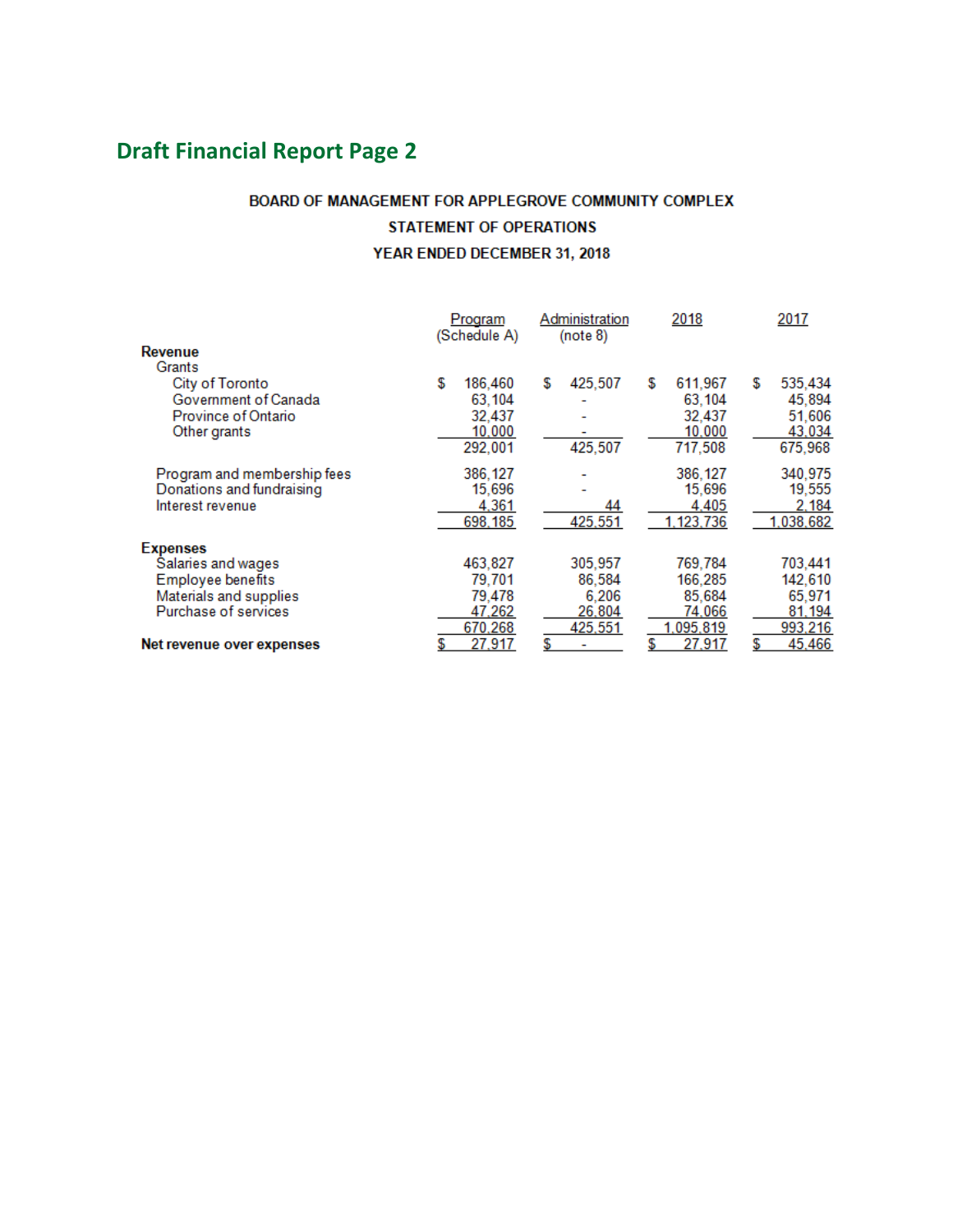#### BOARD OF MANAGEMENT FOR APPLEGROVE COMMUNITY COMPLEX

### **Major ProgRam Activities and Fundraising**

#### YEAR ENDED DECEMBER 31, 2018

|                                           |                          |                                 |                            |                        |                      |                                   | Internally restricted funds                        |                           | General        |                |
|-------------------------------------------|--------------------------|---------------------------------|----------------------------|------------------------|----------------------|-----------------------------------|----------------------------------------------------|---------------------------|----------------|----------------|
|                                           | Applegrove<br>Drop-in    | Applegrove<br><b>Connection</b> | After<br>School<br>Program | <b>Teen</b><br>Program | Perinatal<br>Program | <b>Therapeutic</b><br><b>Play</b> | <b>Summer</b><br>Camp and<br>Leadership<br>Program | <b>Seniors</b><br>Program | Other          | Total          |
| Program revenue<br><b>Grants</b>          |                          |                                 |                            |                        |                      |                                   |                                                    |                           |                |                |
| City of Toronto                           | 5.<br>$141,356$ \$       | 27,804 \$                       |                            | S.                     | s.                   | S.                                | 17,300S<br>5                                       |                           | s              | 186,460        |
| Government of Canada                      |                          |                                 |                            |                        | 32,730               |                                   | 30,374                                             |                           |                | 63,104         |
| Province of Ontario                       |                          |                                 |                            |                        |                      |                                   | $\mathbf{r}$                                       | 32,437                    |                | 32,437         |
| <b>Other grants</b>                       | 450                      | 300                             | 650                        | 200                    | 200                  | $\mathbf{r}$                      | 6,000                                              | 2,200                     |                | 10,000         |
|                                           | 141,806                  | 28,104                          | 650                        | 200                    | 32,930               | $\mathbf{r}$                      | 53,674                                             | 34,637                    | $\mathbf{m}$ . | 292,001        |
| Membership/userfees/other                 |                          |                                 | 325,704                    |                        |                      |                                   | 55,135                                             | 3,263                     | 6,386          | 390,488        |
| Donations and fundraising                 | 2,252                    | 182                             | 391                        |                        |                      |                                   | 532                                                | 1,746                     | 10,595         | 15,698         |
|                                           | 144,058                  | 28,286                          | 326,745                    | 200                    | 32,930               | $\mathbf{m}$ .                    | 109,341                                            | 39,646                    | 16,981         | 698,187        |
| <b>Program expenditures</b>               |                          |                                 |                            |                        |                      |                                   |                                                    |                           |                |                |
| Salaries and wages                        | 100,914                  | 17,757                          | 180,917                    | 5,887                  | 6,855                | 20,207                            | 78,524                                             | 25,478                    | 27,290         | 463,829        |
| <b>Employee benefits</b>                  | 28,278                   | 7,133                           | 23,857                     | 927                    | 970                  | 2,529                             | 8,163                                              | 3,868                     | 3,976          | 79,701         |
| Materials and supplies                    | 14,151                   | 1,303                           | 13,510                     | 276                    | 23,650               | 992                               | 14,464                                             | 8,940                     | 2,191          | 79,477         |
| Purchase of services                      | 734                      | 5,399                           | 24,423                     |                        | 788                  | 338                               | 2,161                                              | 2,037                     | 11,383         | 47,263         |
|                                           | 144,077                  | 31,592                          | 242,707                    | 7,090                  | 32,263               | 24,066                            | 103,312                                            | 40,323                    | 44,840         | 670,270        |
| Net revenue over expenses                 |                          |                                 |                            |                        |                      |                                   |                                                    |                           |                |                |
| (expenses over revenue)                   | (19)                     | (3, 306)                        | 84,038                     | (6, 890)               | 667                  | (24, 066)                         | 6,031                                              | (677)                     | (27, 859)      | 27,917         |
| Netassets (deficiency), beginning of year |                          | m.                              | 125,667                    | ш.                     | 2,751                | 44,565                            | 31,624                                             | 17,252                    | 27,982         | 249,841        |
| <b>Transfers (Board approved)</b>         | 19                       | 3,306                           | (40, 643)                  | 6,890                  |                      |                                   |                                                    |                           | 30,428         |                |
| Netassets, end of year                    | <b>Contract Contract</b> | 5.<br>$\sim 10^{-11}$           | $169,062$ \$<br>S.         | $\sim 1000$            | $3,418$ \$<br>\$.    | $20,499$ \$                       | 37,655                                             | $16,575$ \$<br>-51        | 30,551         | 277,758<br>\$. |

The transfer from the After School Program to cover the deficit of the Applegrove Drop-in, Applegrove Connection, Teen Program and the General fund was based on the Minutes of the Boardfor January 28, 2019.

#### **SCHEDULE A**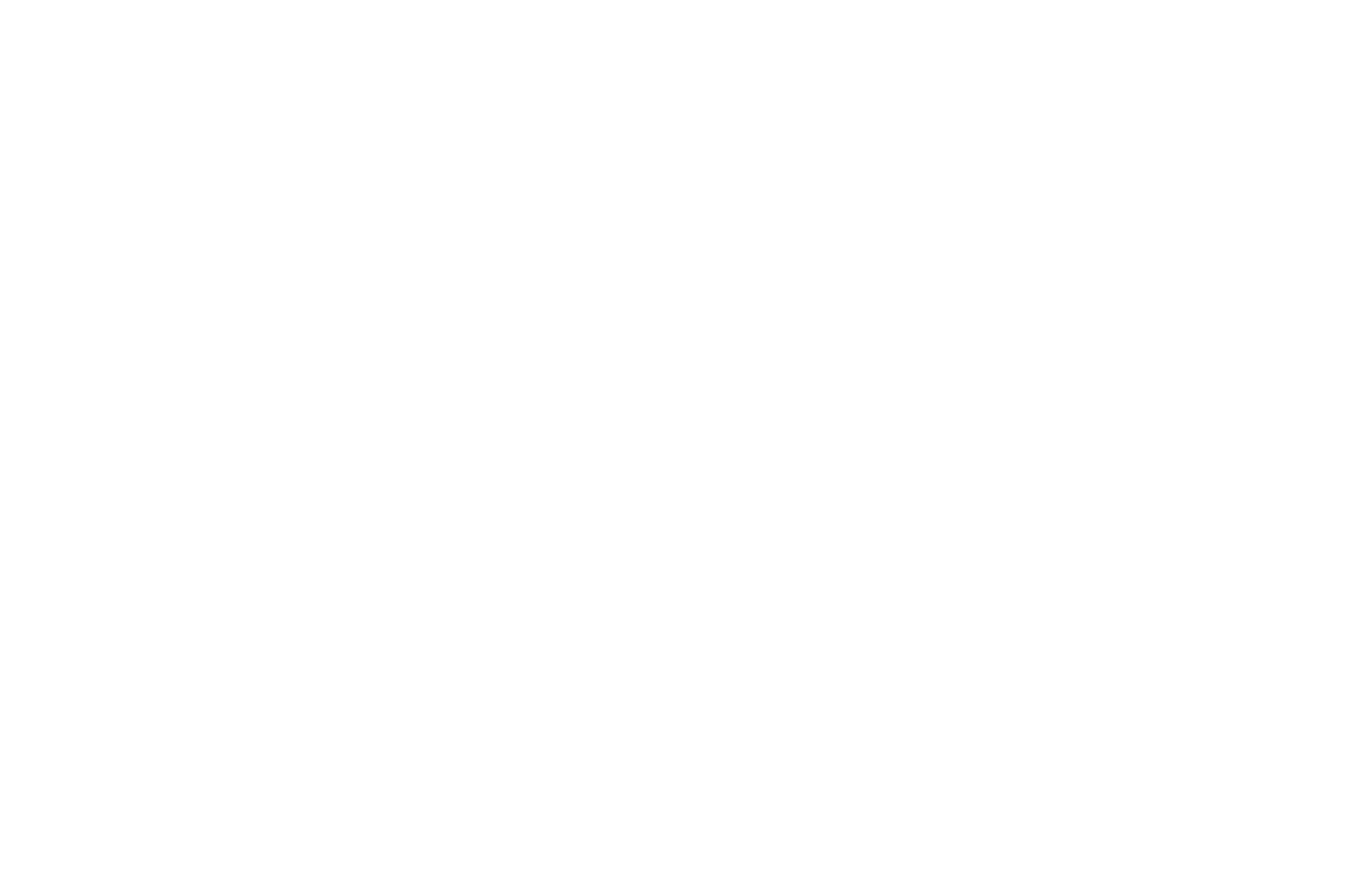# Programs



#### **Families**

*The Family Resource Program* operates in two locations and provides a place for parents, caregivers and children from 0 to 6 years to play, learn, connect, and support one another in a safe and welcoming place.

*Helping our Babies Grow* offers weekly information and support sessions for women during pregnancy and for 6 months after birth, and connects them to other available services and resources.

**Over the Rainbow** is a therapeutic play group in which young children experiencing difficulties in their lives use music, art, drama and story-telling to explore feelings, experiences and behaviours.

#### **2018 KEY HIGHLIGHTS**

- 11,734 program visits
- 1,356 individuals served
- 509 parents and caregivers received 1-on-1 information/counselling
- 257 people used the toy library & clothing exchange
- 23 special events held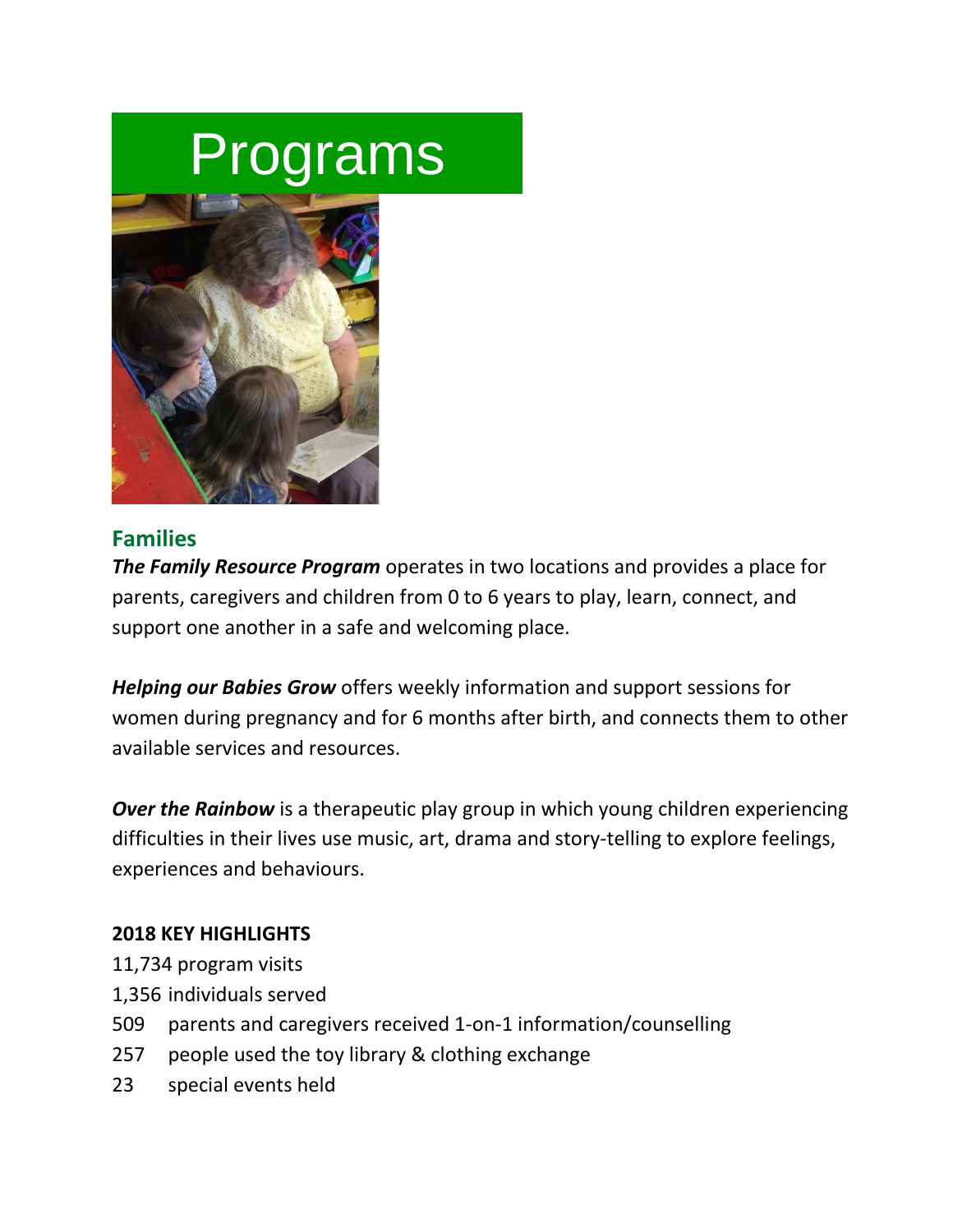#### **Children and Youth**

*The After-School Program* is offered at two locations and engages children aged 6 to 12 in learning, physical and creative activities. Students aged 11 to 13 can join the Junior Leaders program, designed to build confidence, life and team building skills.

**The Teen Drop-In** is all about keeping things exciting and fresh. It offers a welcoming space and different activity options through which youth can make new friends, build leadership and practice teamwork.

*Children's Camps* run in summer, March Break and extended winter holidays. They feature fun-filled and educational activities such as crafts, active games, trips, cooking, and special projects and events.

*The Summer Leadership Program* for youth aged 12 to 15 combines learning, experiencing new things and having fun to create a balanced program that builds confidence, self-esteem and life skills.

#### **2018 KEY HIGHLIGHTS**

16,906 program visits

- 295 children, youth and their families served
- 136 families supported through summer camp programming
- 68 youth engaged in developing life and leadership skills

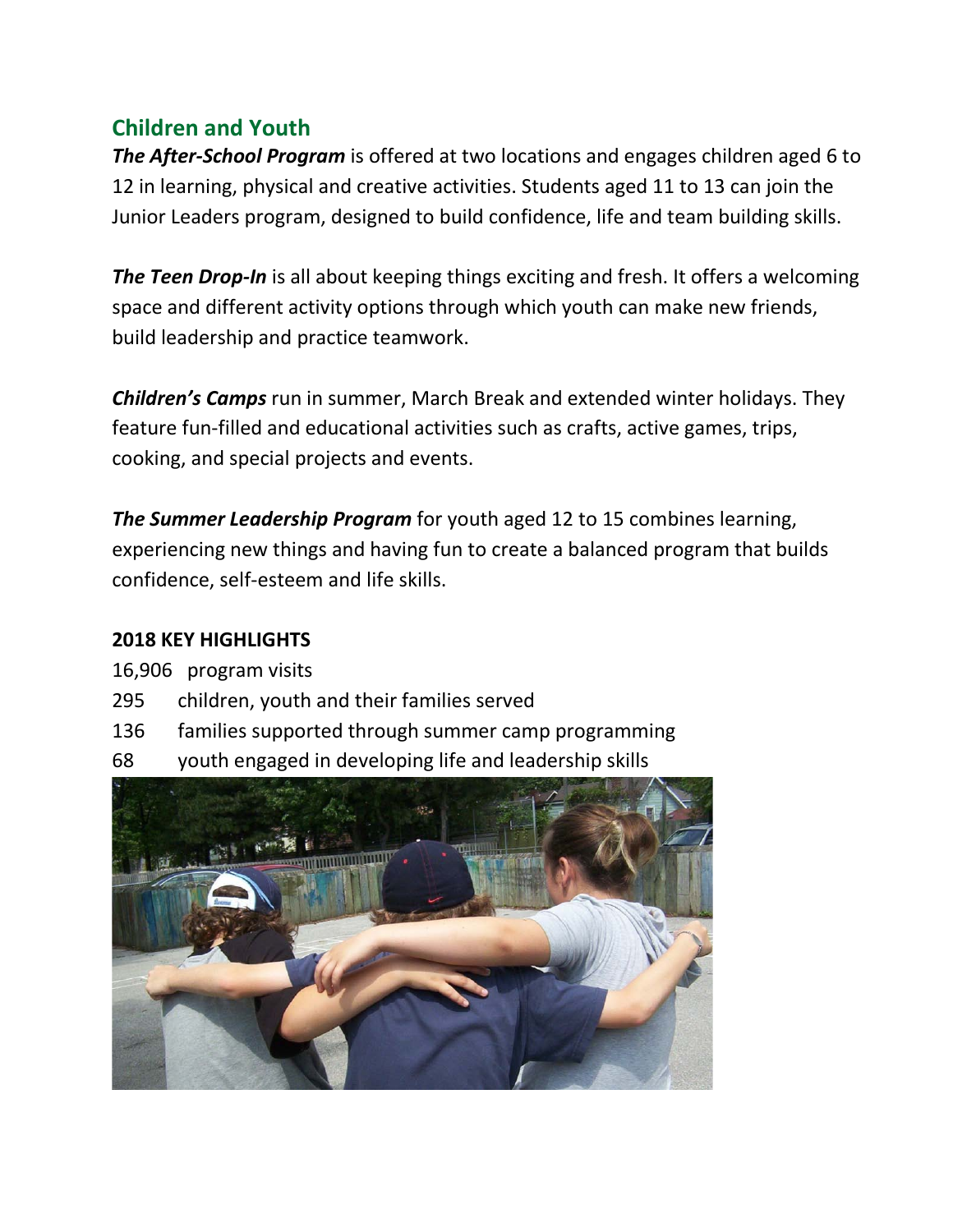#### **Older Adults**

*The Older Adults Program* for adults aged 55+ provides different daily activities to keep people moving, doing, learning and exploring. Games, cooking, art, outings, and workshops on health and wellness are among some of the activities offered.

*The Seniors Active Living Fair* is a free annual information event featuring exhibitors, workshops and information sessions, and food.

*Free Income Tax Clinics* are offered at Applegrove each year for low income seniors and community members.

#### **KEY HIGHLIGHTS**

- 1,331 program visits
- 118 program volunteers
- 80+ seniors engaged at Active Living Fair
- 50+ income tax returns submitted for low-income seniors

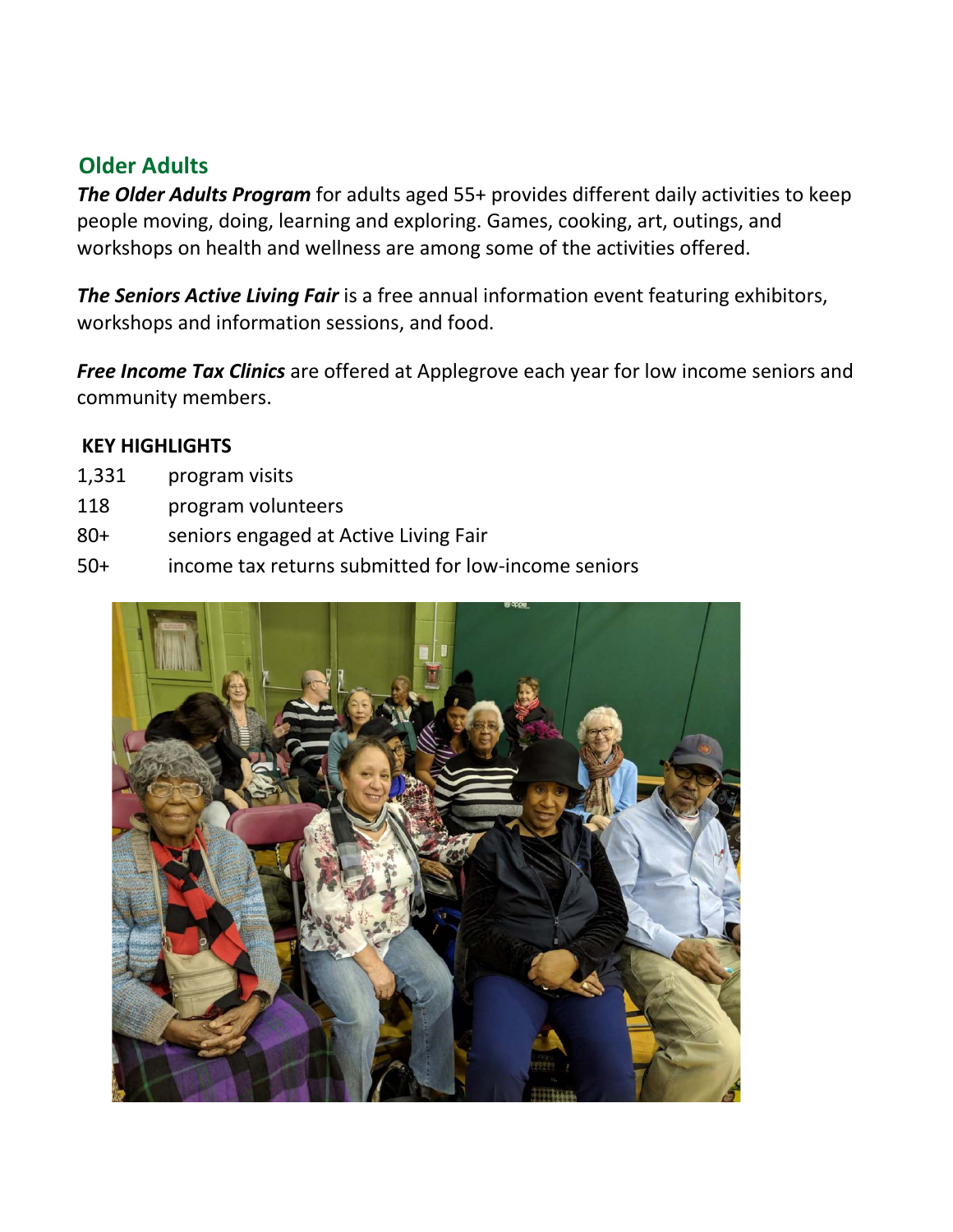## **Thank you!**

#### **2018/19 Board Members**

Natasha Graham (Secretary) • Vai Teng Law • Jean Lim (Vice-Chair) • Ann McKechnie (Chair) • Tim McNab • Michael Miceli • Andre Riolo • Jim Valentine (Treasurer) • Moneca Yardley • Mary-Margaret McMahon, City Councillor, Ward 32 • Paula Fletcher, City Councillor, Ward 14 • Sheila Cary-Meagher - TDSB Trustee, Ward 16

#### **2018 Staff**

Nino Almonte • Jennifer Arima • Aida Badillo Avila • Michelle Baer • Raylene Bailey-White • Makeda Benitez • Nanor Boghossian • Susanne Burkhardt • Elise Catibog • Janina DeGuzman • Abigail DeGuzman-Chin • Cierra Doorley • Abdirizaq Durran • Susan Fletcher • Amanda Forestieri • Josh Grainger • Susan Horley • Paulina Boffi Jimenez • Fatima Khan • Anchika Khanna • Thurkka Kirupananthan • Tammy-Lynn Leblond • Yu Ying Liang • Silke Lozier • Shelley Manousos • Uline Mathurin • Louise Maynard • Lennan McCanny • Anisa Mohamed • Shernel Monlouis • Amit Naraine • Aditya Parashar • Jenef Pirathap • Anastasia Rupert • Renate Schober • May Seto • Susan Siddeley • Enedina Small • Otis Taylor • Qing Tian • Erick Trejo-Beltran • Evangelia Tzimopoulos • Amanuel Woldemariam

#### **Program Partners**

East End Community Health Centre • Eastview Neighbourhood Community Centre • Ralph Thornton Community Centre • South Riverdale Community Health Centre • Sunshine Centre for Seniors • Toronto Community Housing – Don Summerville • Toronto International Film Festival • Toronto Public Health

#### **Site Partners**

Duke of Connaught Public School • S.H. Armstrong Recreation Centre • WoodGreen